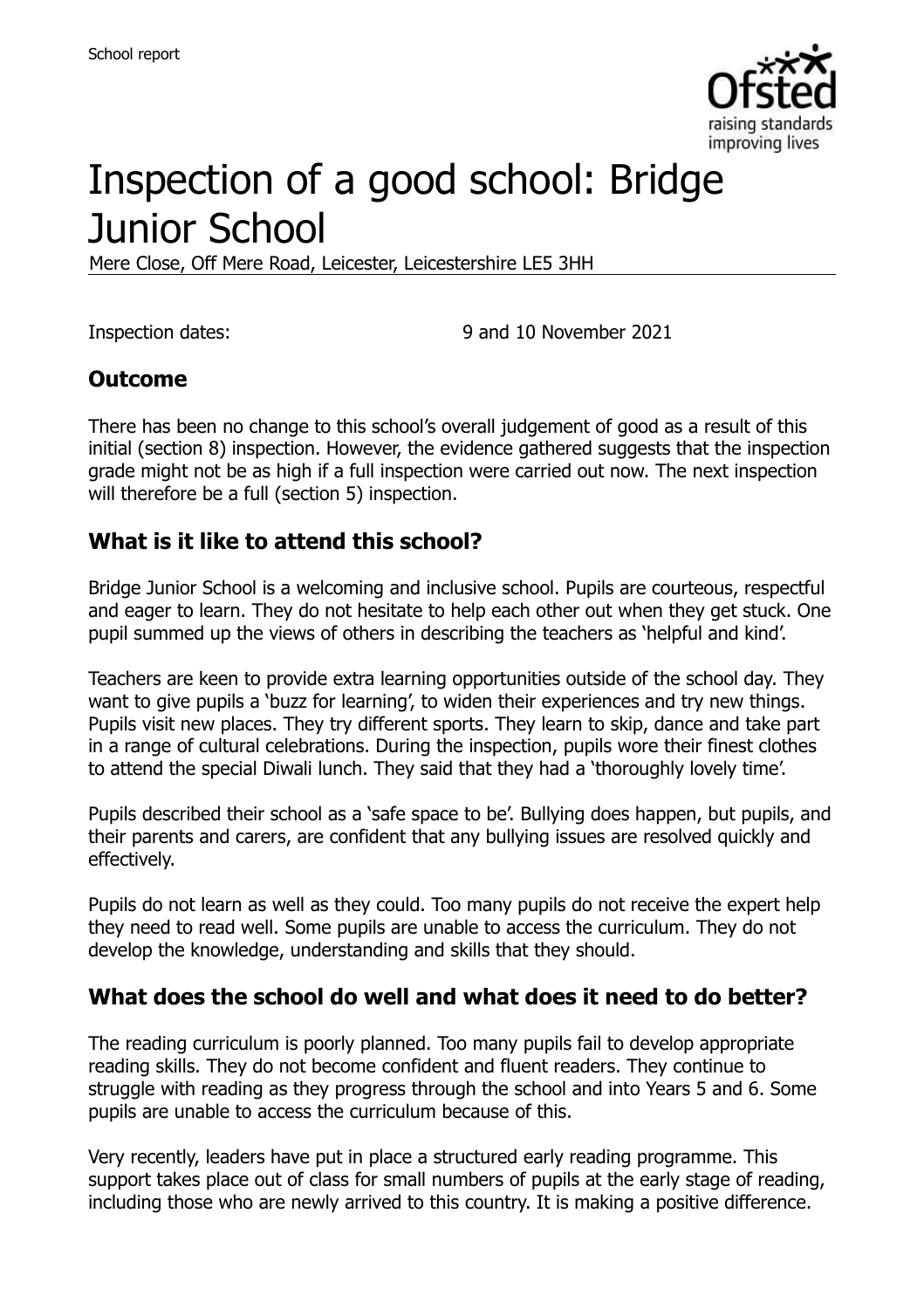

Pupils greatly value it. But this intervention is not built on when pupils are back in class. Pupils do not receive the expert help needed from their class teachers. Too few teachers and teaching assistants have received the training needed to teach pupils how to read.

Leaders are in the early stages of developing the curriculum. Their intent is to ensure that all pupils strive for excellence. This vision is not fully realised. Curriculum planning is further forward in some subjects than in others. Some subjects do not have welldeveloped plans in place. The curriculum does not allow sufficient opportunity for pupils to deepen or apply their knowledge.

The majority of pupils behave extremely well in school. They attend regularly. They said that they enjoy being with their friends at playtime and lunchtime. They are companionable when they eat lunch together. They take their roles as 'learning partners' seriously, and show their partners respect. When the curriculum is poorly implemented, pupils become fidgety and lose interest in their learning. Some pupils misbehave to mask the fact that they are unable to read.

Leaders have accurately identified the strengths and the weaknesses of the school. They have taken valuable first steps towards improving the weaker areas. For example, they now work with local partners and the local authority. They have accessed expert training and advice. They have taken steps to strengthen leadership and governance.

There has been a great deal of change in a short amount of time. Some teachers said that these changes have had a negative impact on their workload.

In discussion with the headteacher, the inspector agreed that reading and the curriculum may usefully serve as a focus for the next inspection.

# **Safeguarding**

The arrangements for safeguarding are effective. Pupils said that their teachers are really positive and helpful if they have a problem.

Leaders have a good understanding of the safeguarding concerns that exist locally, such as knife crime, human slavery and gang activity. They work with partner schools and outside agencies to educate pupils about these risks.

Leaders take appropriate actions to identify pupils and families who need extra support. Some staff are still adapting to the new system for recording their concerns. They do not all record their concerns or follow-up actions in sufficient detail.

# **What does the school need to do to improve?**

# **(Information for the school and appropriate authority)**

■ The reading curriculum is not well planned and sequenced. Too many pupils are unable to read fluently. They continue to struggle as they progress through school. Leaders must urgently ensure that a well-structured reading curriculum is in place. Teachers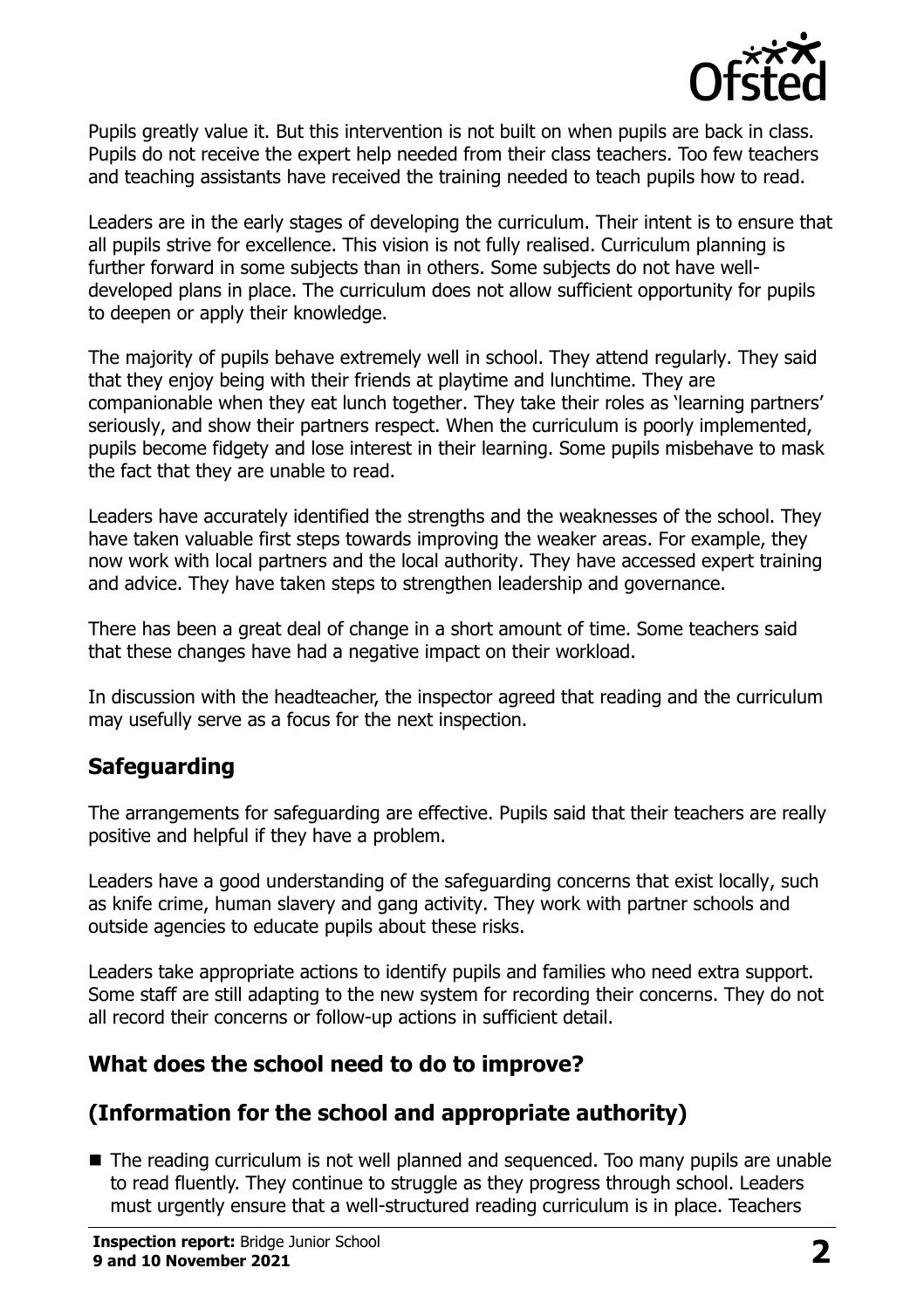

and teaching assistants must receive high-quality reading training in order to deliver this curriculum effectively.

■ Curriculum planning is in the early stages. The curriculum plans do not ensure that pupils acquire the depth of knowledge needed in some of the subjects that they study. Leaders must urgently ensure that a well-planned and sequenced curriculum is in place for all subjects, and that it is effectively implemented.

#### **Background**

When we have judged a school to be good we will then normally go into the school about once every four years to confirm that the school remains good. This is called a section 8 inspection of a good or outstanding school, because it is carried out under section 8 of the Education Act 2005. We do not give graded judgements on a section 8 inspection. However, if we find evidence that a school would now receive a higher or lower grade, then the next inspection will be a section 5 inspection. Usually this is within one to two years of the date of the section 8 inspection. If we have serious concerns about safeguarding, behaviour or the quality of education, we will deem the section 8 inspection as a section 5 inspection immediately.

This is the second section 8 inspection since we judged the school to be good in November 2010.

# **How can I feed back my views?**

You can use [Ofsted Parent View](https://parentview.ofsted.gov.uk/) to give Ofsted your opinion on your child's school, or to find out what other parents and carers think. We use information from Ofsted Parent View when deciding which schools to inspect, when to inspect them and as part of their inspection.

The Department for Education has further quidance on how to complain about a school.

If you are the school and you are not happy with the inspection or the report, you can [complain to Ofsted.](https://www.gov.uk/complain-ofsted-report)

#### **Further information**

You can search for [published performance information](http://www.compare-school-performance.service.gov.uk/) about the school.

In the report, '[disadvantaged pupils](http://www.gov.uk/guidance/pupil-premium-information-for-schools-and-alternative-provision-settings)' refers to those pupils who attract government pupil premium funding: pupils claiming free school meals at any point in the last six years and pupils in care or who left care through adoption or another formal route.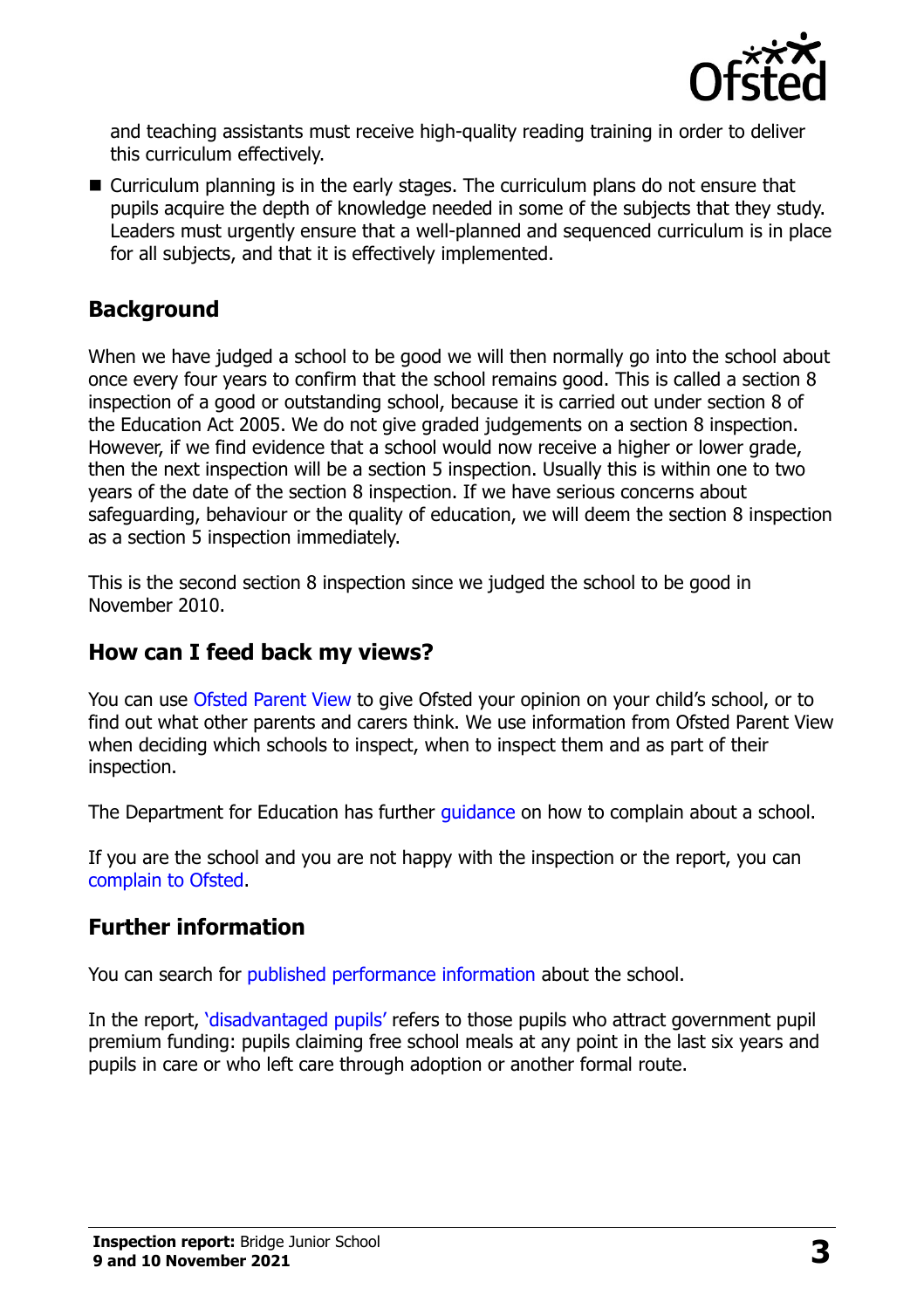

# **School details**

| Unique reference number             | 119999                                                           |
|-------------------------------------|------------------------------------------------------------------|
| <b>Local authority</b>              | Leicester                                                        |
| <b>Inspection number</b>            | 10199917                                                         |
| <b>Type of school</b>               | <b>Junior</b>                                                    |
| <b>School category</b>              | Maintained                                                       |
| Age range of pupils                 | 7 to 11                                                          |
| <b>Gender of pupils</b>             | Mixed                                                            |
| Number of pupils on the school roll | 353                                                              |
| <b>Appropriate authority</b>        | The governing body                                               |
| <b>Chair of governing body</b>      | Joseph Wyglendacz                                                |
| <b>Headteacher</b>                  | Jatinder Mahil                                                   |
| Website                             | www.bridge.leicester.sch.uk/                                     |
| Date of previous inspection         | 7 July 2016, under section 8 of the<br><b>Education Act 2005</b> |

#### **Information about this school**

■ The headteacher joined the school in January 2020.

# **Information about this inspection**

- This was the first routine inspection the school received since the COVID-19 pandemic began. The inspector discussed the impact of the pandemic with school leaders and has taken that into account in her evaluation.
- The inspector met with the headteacher and other senior leaders to discuss their evaluation of the quality of education. She met with the chair of governors and a member of the governing body. She spoke to a representative of the local authority by telephone.
- The inspector carried out deep dives in reading, history and mathematics. For each deep dive, the inspector met with subject leaders, looked at the curriculum plans, visited lessons, spoke to teachers and spoke to pupils, and looked at samples of pupils' work. She heard pupils read.
- The inspector met with the designated safeguarding leader to discuss the actions taken to keep children safe. She reviewed a range of documents, including the school's single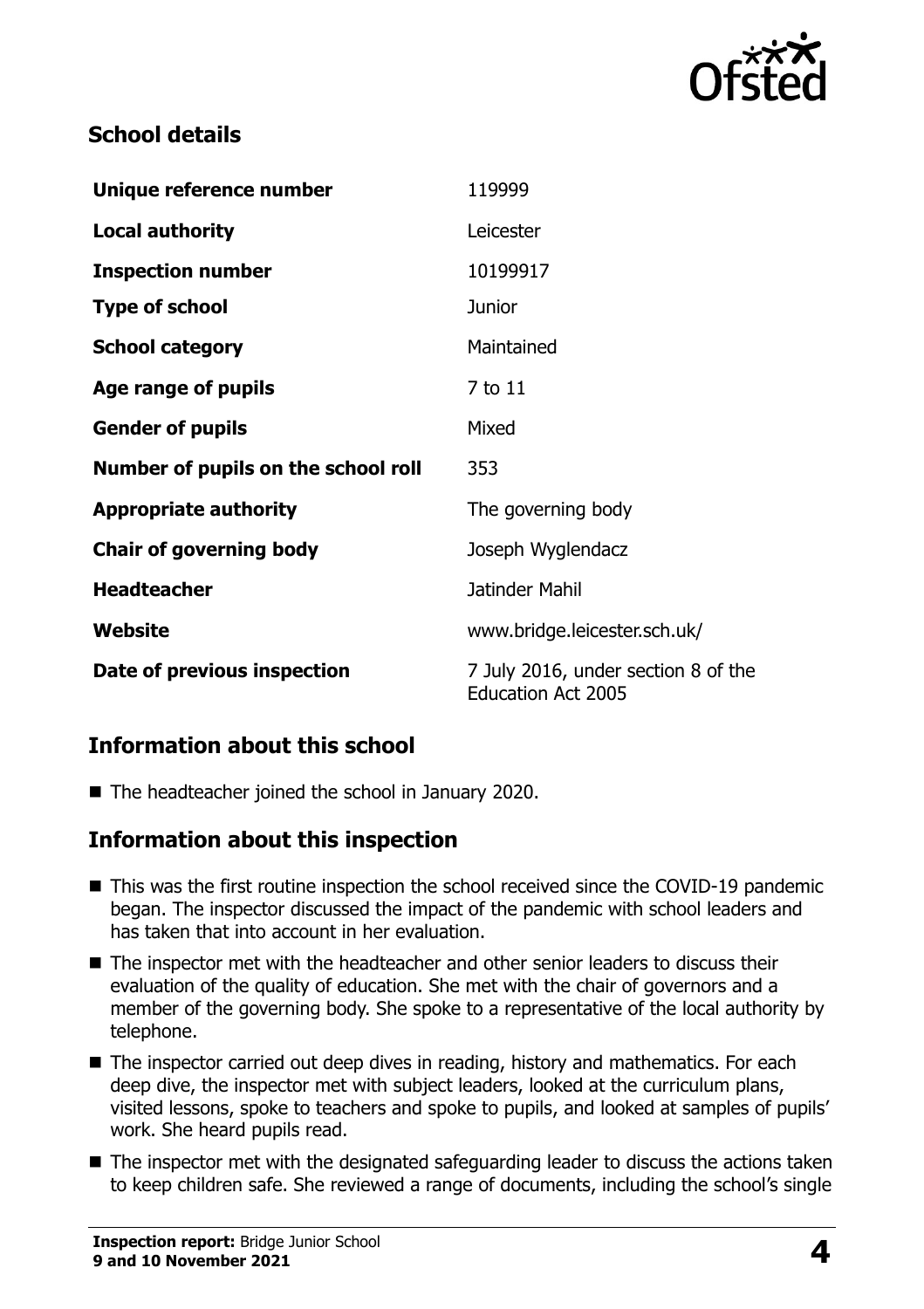

central record of staff. She looked at information about the actions taken to protect the most vulnerable pupils.

■ The views of 27 members of staff were considered. The 19 responses to Ofsted Parent View were taken into account.

#### **Inspection team**

Jayne Ashman, lead inspector **Her Majesty's Inspector**